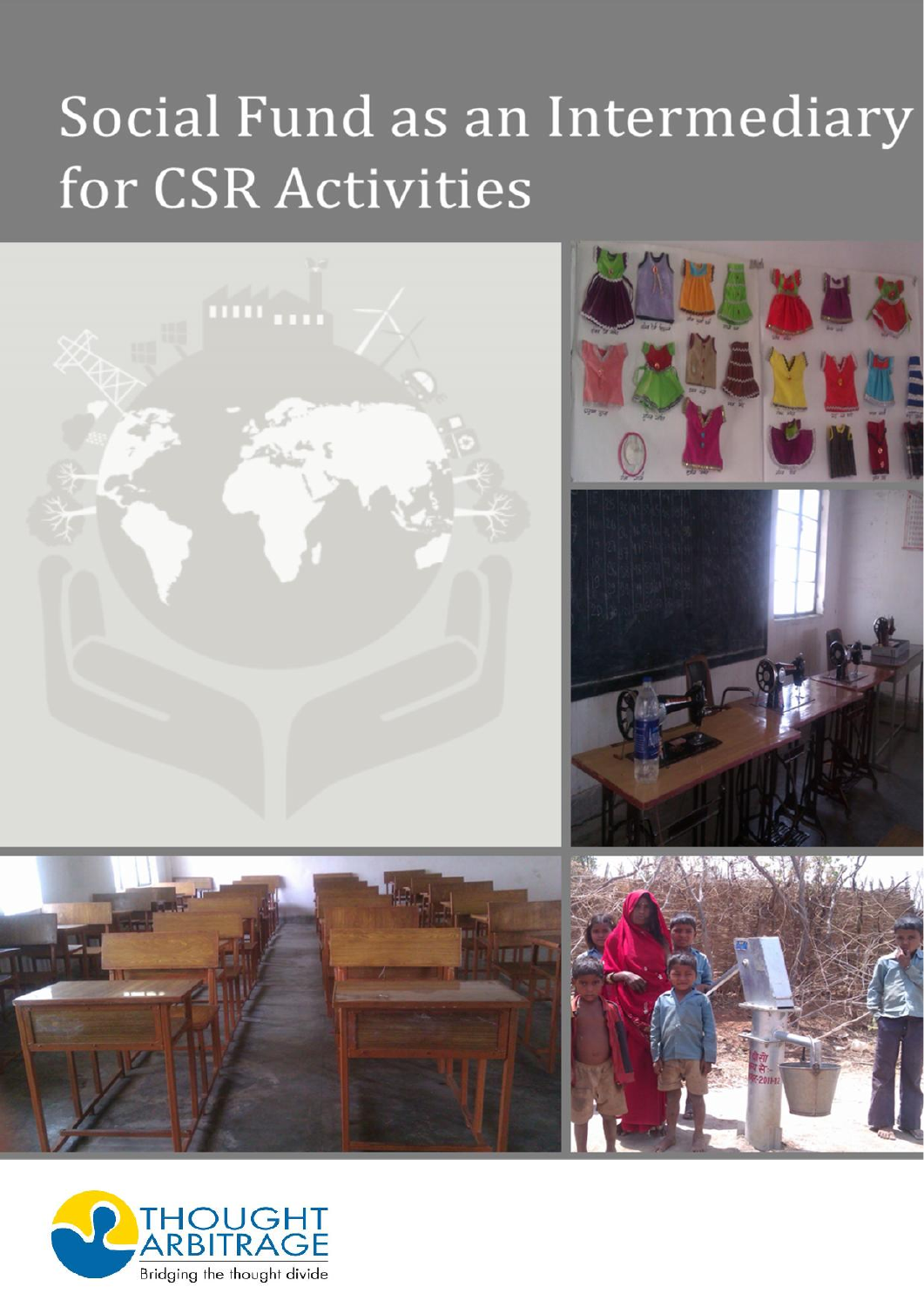[Background to CSR in the Companies Bill 201](#page-2-0) 1................................ .......................[..](#page-2-0)....... ...................... 1

Background: Role of Private Sector.in. Social.Development ..........

Social Sector Development in India: Chall he reses and directial of Indian Potential of [Development Initiatives \(Impact Investments\)](#page-9-0) ................................ .......................[..](#page-9-0)....... ...................... 8

[Social Funds \(Social Venture Funds\): An Intermed](#page-14-0)iary for Impact I Development [................................](#page-14-0) ................................ ................................ .................[...](#page-14-0)............ ......... 13

Conclusions ................................ ................................ [................................](#page-19-0) ..................[...](#page-19-0)........... ........... 18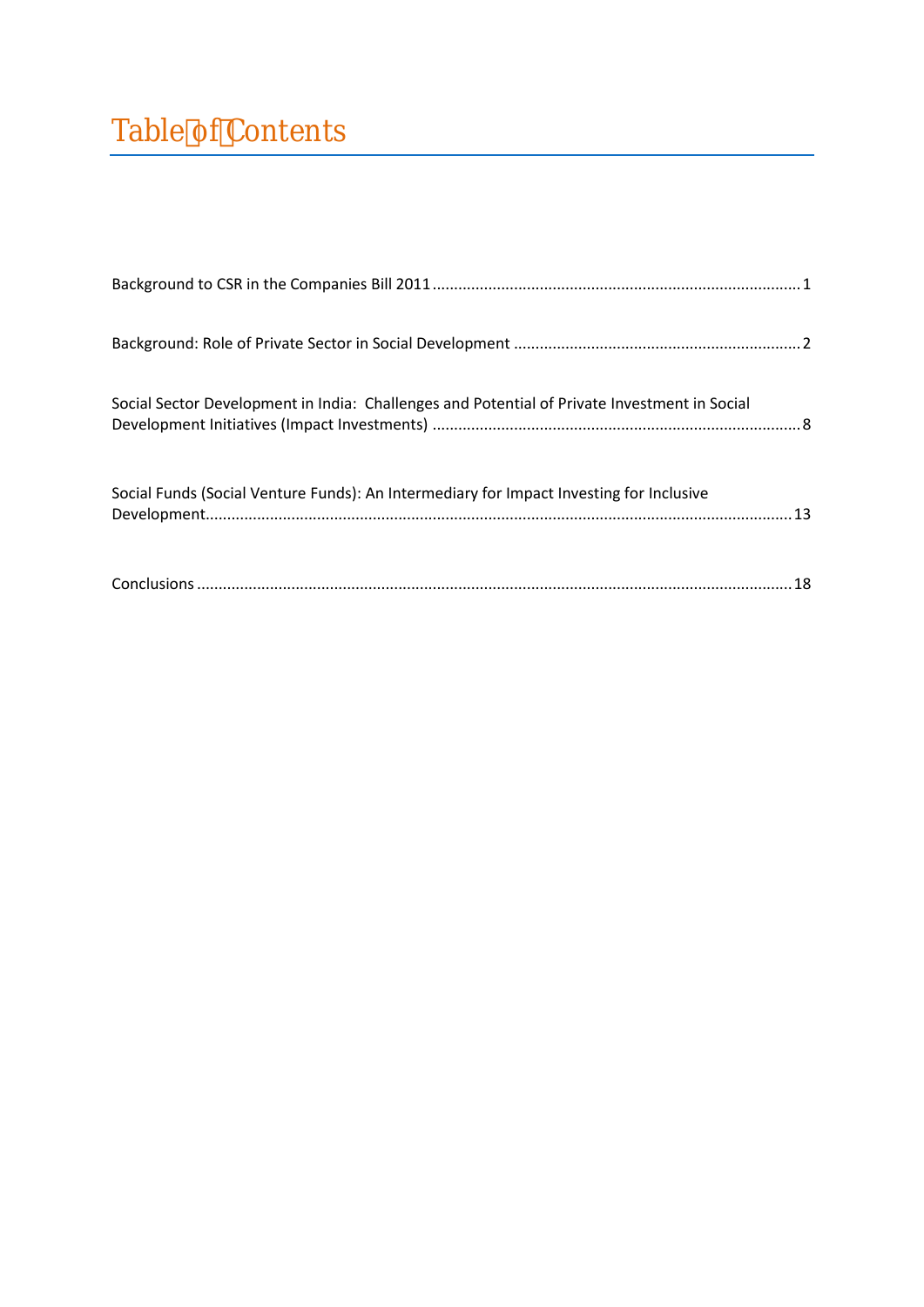# <span id="page-2-0"></span>Background to CSR in the Companies Bill 2011

Section 135 of the Companies Bill 2011<sup>1</sup>, states that companies which meet a certain threshold of net worth/turnover/profits<sup>2</sup> are required to set up a committee of the Board called Corporate Social Responsibility (CSR) Committee, which will endeavour to spend at least 2% of a company's net profit in a year in accordance with its CSR policy. The regulation pertaining to spending of 2 % of profit of companies on CSR activities is expected to generate greater than Rs 10, 000 crore funds available for spending on social sector<sup>3</sup>.

Schedule VII of the Bill, lists 10 permissible activities constituting CSR and also offers guidance on the manner of implementation. These activities include those that relate to "eradicating poverty, promotion of education, promoting gender equality and empowering women, ensuring environmental sustainability, employment enhancing vocational skills and social business projects".

However, Sub-section x) of the Schedule VII also permits investment in "*other matters as may be prescribed*" as a condition of eligibility under CSR activities.

We present here a case for **Social Sector Fund/ Social Venture Funds** as defined in the Securities and Exchange Board of India's (SEBI) - Alternative Investment Fund (AIF) Regulations to be included as an eligible investment to be covered as a permissible activity for CSR spending. We believe that this will align the overall goals of the Government in relation to its commitment to the Millennium Development Goals (MDG) and will bring in desired social outcomes that are envisaged through an effective implementation of Schedule VII of the Companies Bill 2011.

<sup>&</sup>lt;sup>1</sup> Currently pending for approval in Rajya Sabha of Parliament, Lok Sabha passed it on 19<sup>th</sup> December 2012.<br><sup>2</sup> As per Clause **135** (1) of the Companies Bill 2011 - Every company to have CSR committee (comprised of thre with at least one independent) which are "*having net worth of rupees five hundred crore or more, or turnover of rupees one thousand crore or more or a net profit of rupees five crore or more during any financial year".* 3 Govt sees Rs 10,000 crore flow a year from CSR spend, Times of India, 9 February 2013.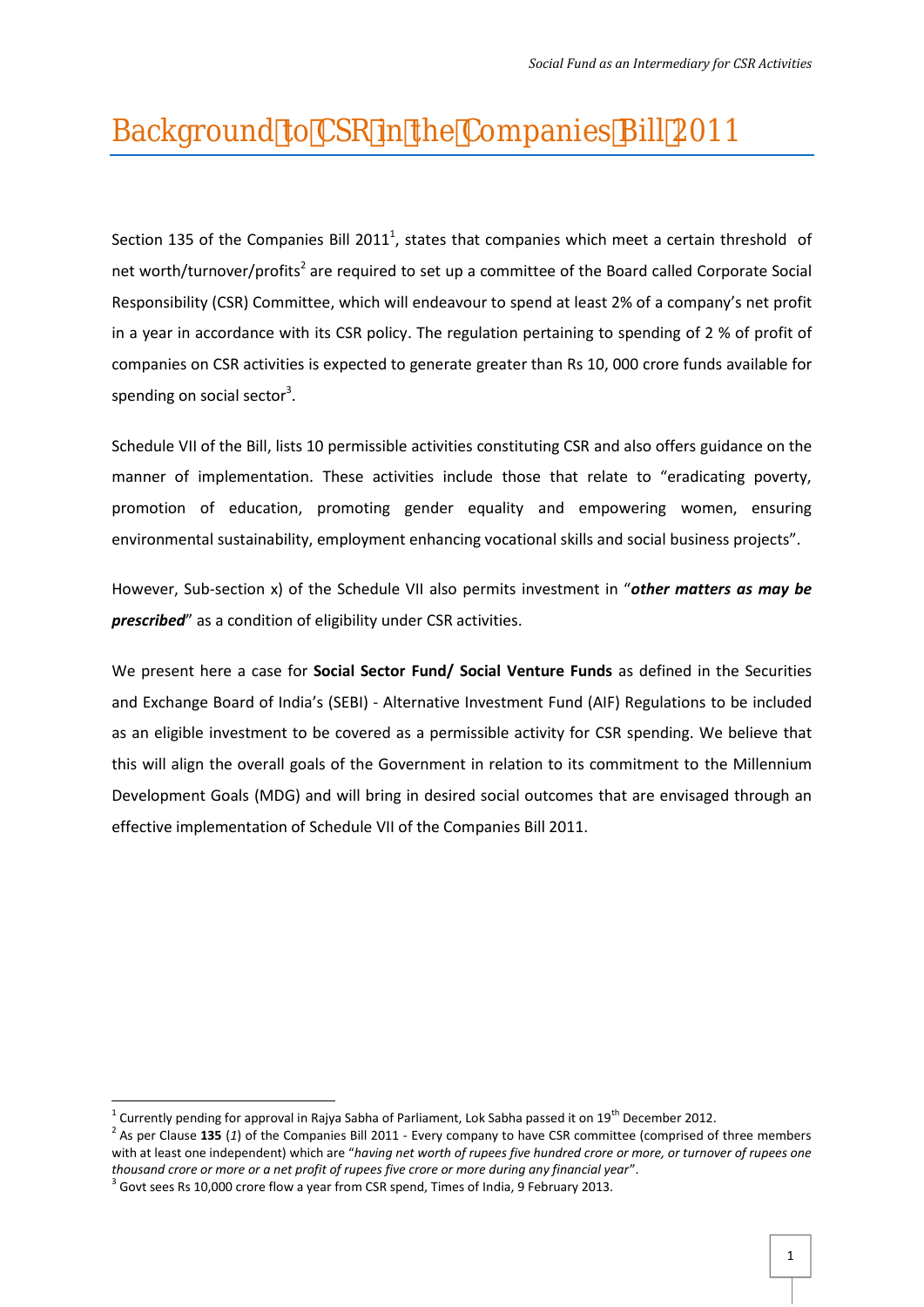# <span id="page-3-0"></span>Background: Role of Private Sector in Social Development

The combined resources of government and corporate philanthropy alone are insufficient to solve the multitude of the development challenges of India in the twenty first century. Over the past decade, there has been growing recognition within the private sector, of the need to take a greater and more active role in promoting sustainable development through generating employment for youth, empowering women and tackling challenges related to energy, health, water and hunger.

Several international agencies observe that many of the developing countries, including India, are not on track to reach the Millennium Development Goals (MDGs) by 2015 and need to pursue better and more sustained ways of reducing poverty. OECD<sup>4</sup> observes that "the private sector has a central role to play in the war on poverty and mobilizing private investment is imperative for promoting the broad-based and sustained growth that will help drive poverty reduction."

Corporations and investors are now more alive to the long term benefits of contributing to development and initiatives to advance the sustainability agenda which have gained strength in the recent past and will continue to play an important role in the future. However, in the quest for innovative ways to engage the private sector to bolster global sustainability further, a new approach of *impact investment* has gained significant momentum in recent years<sup>5</sup>.

#### **What Are Impact Investments<sup>6</sup>?**

*Impact investments target social and environmental issues not directly serviced by existing international development efforts or investment opportunities. Like nongovernmental organizations (NGOs) engaged in development, impact investments focus on sectors that have a significant positive effect on recipients' quality of life. Unlike NGOs, however, impact investments are made with the expectation of an explicit financial return, and are not largely dependent on external subsidies to sustain operations. Official Development Assistance (ODA) funds critical needs such as education and health, but often through large, inflexible government-sponsored projects. At the other end of the spectrum, traditional commercial investors focus almost exclusively on projects that are attractive*

<sup>&</sup>lt;sup>4</sup> Promoting Private Investment for Development: The Role of ODA (2006), OECD, pg.11

<sup>5</sup> A Framework for Action: Social Enterprise & Impact Investing (June 2012), United Nations Global Compact and The Rockefeller Foundation

 $6$  More than Money : Impact Investing for Development (2010), the Center for Global Development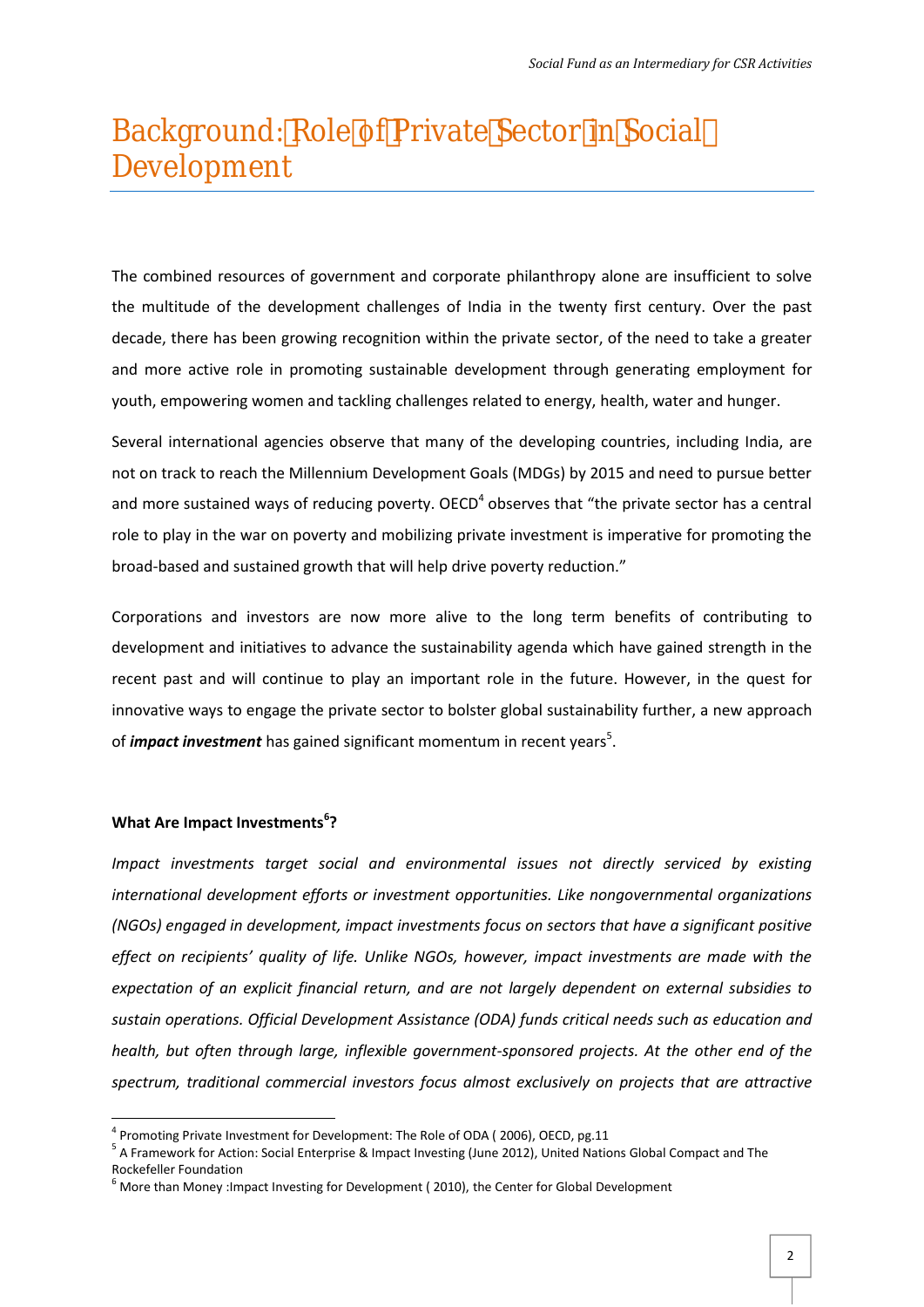*purely for their financial returns, such as the natural resource extraction and low-cost manufacturing sectors, with social outcomes as a secondary issue. Impact investors operate in the space between the two poles, seeking to address problems through market-based, for-profit models that provide both a social benefit and the positive financial return necessary to generate a self-sustaining revenue stream and achieve scale.*

Monitor Group<sup>7</sup> briefly defines impact investment as "*actively placing capital in businesses and funds that generate social and/or environmental good and at least return nominal principal to the investor*."

The private sector impact investors can resolve several social issues by supporting social enterprises, which serve the base of pyramid while focusing on triple bottom line returns – profits with financial sustainability, social impact and environmental impact<sup>8</sup>.



The impact investment (investment in social sector) can be broadly classified into two categories -*Finance First investors and Impact first investors<sup>9</sup> .* The primary objective of Finance First social investors is of getting limited financial returns with a secondary goal of social or environmental

<sup>7</sup> Monitor Institute, *Investing for Social and Environmental Impact: A Design for Catalyzing and Emerging Industry* (Monitor Institute, January 2009), p. 11,

http://www.monitorinstitute.com/impactinvesting/documents/InvestingforSocialandEnvImpact\_FullReport\_004.pdf,

accessed October 2011.<br><sup>8</sup> V. Kasturi Rangan, Sarah Appleby and Luara Moon ( 2011), " The Promise of Impact Investing", Harvard Business School, N9-512-045, November 4, 2011, http://evpa.eu.com/wp-

content/uploads/2010/11/The Promise of Impact Investing3.pdf

*Ibid(refer to 6)*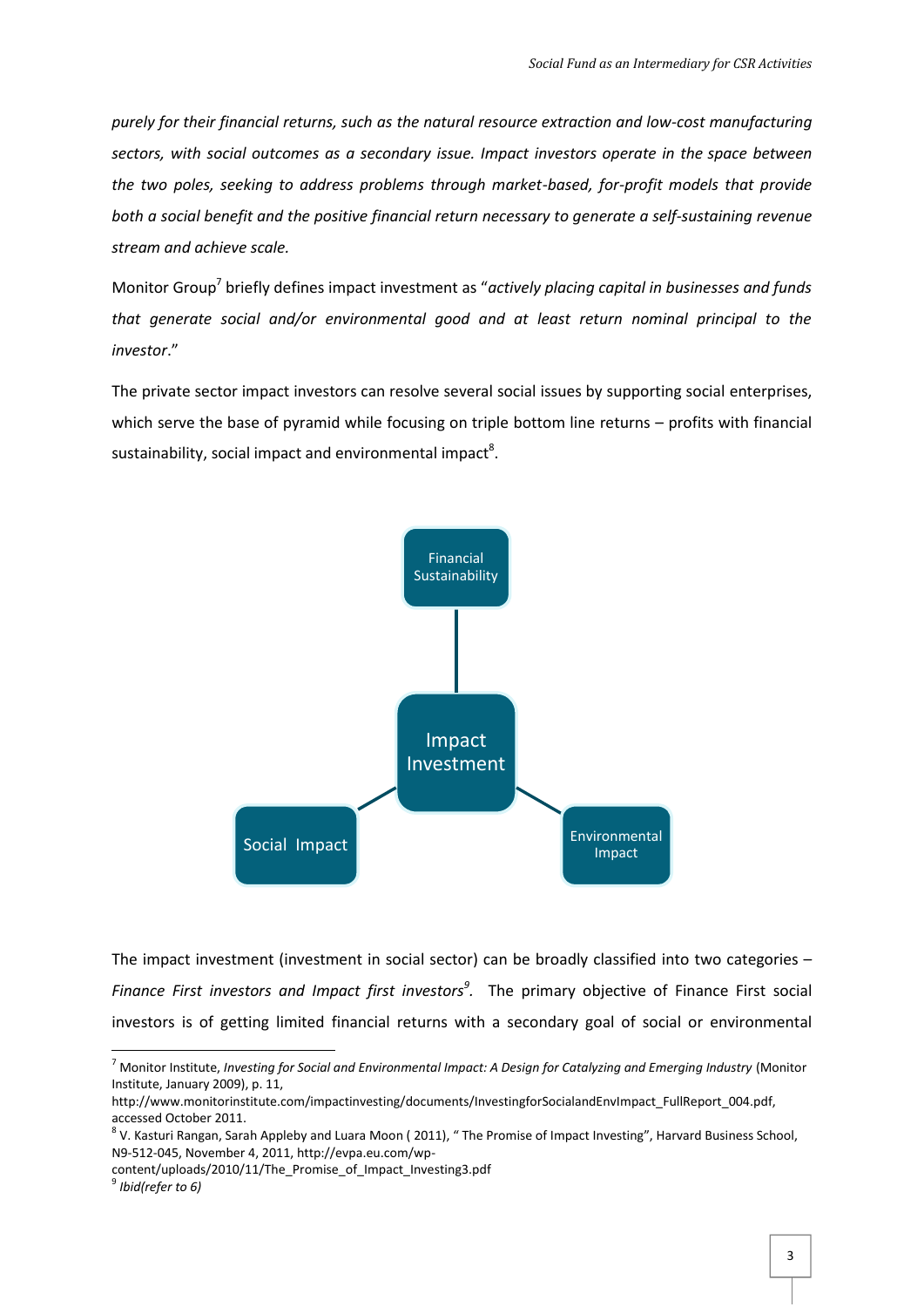$im$  pact, whiplact  $\overline{\mathbf{S}}$  of resital investors devotweit the imanimal apoited behocial and environmental impact alongimwathoeithoerfinnan Tchael frientaurronial impact investors fins ea en lcial rteortumraatsch hem ark reattee turann, oakrewilling in twoe isn ton ore  $m$  ature cts conferencial investmentian almice monic row income hosporsianing projection at  $m$ invest (omspact first investors a hagor be munictifist denubete uran so dare not averse to investors investors in a reasuntouched by the  $^1$   $\rm{G}$  inance first investors

Traditional ioconnepoeraet primarily orienimizend cited weertobennes napynadrtially concerned sao boot alues between pact inversion to a diely ote their funds to social enterprise of the social states of the social enterprise of the social enterprise of the social enterprise of the social enterprise of th which are invaccitvier dit heads createre kind of m psancitalln the study cotal GIZ entroprises have been enthologies and maisted to social impact as part of the  $\epsilon$ a focus of delivering products and seravticles brasseribitcal net pay od a smeight.or

| $\overline{1}$<br>ဖ<br>nve<br>♦                                                                                                                                                                                                                                                                                                                                                                                    | Revenue Generat<br>Enterprises                                                         | Breakeven all income from<br>Profitable surplus reinvest                                                                                                                                                                                                                                                                                                | Щ<br>Impact |  |  |  |  |  |
|--------------------------------------------------------------------------------------------------------------------------------------------------------------------------------------------------------------------------------------------------------------------------------------------------------------------------------------------------------------------------------------------------------------------|----------------------------------------------------------------------------------------|---------------------------------------------------------------------------------------------------------------------------------------------------------------------------------------------------------------------------------------------------------------------------------------------------------------------------------------------------------|-------------|--|--|--|--|--|
| Impact                                                                                                                                                                                                                                                                                                                                                                                                             |                                                                                        | Socialiyven Busin Profit distributing socially<br>CSR company<br>Company allocating percen                                                                                                                                                                                                                                                              | Ф<br>Financ |  |  |  |  |  |
| Traditional Con (CSR)<br>Sour Bæs endn theuropean Venture Philanthurp pe e Pess d'oeinatture Philanthropy Assot<br>An Introduteurroopean Venture Philanthropy Aspsoliation, October 2011),<br>Areas of Social Investment<br>A recent survey by J.P. Morgan and thNee Gwo osbakay that approxiated cat was ting<br>focuosf so osiead to rs, o thme ircto bainm an ofien aam odial searna klooseed, & a griacsulture |                                                                                        |                                                                                                                                                                                                                                                                                                                                                         |             |  |  |  |  |  |
|                                                                                                                                                                                                                                                                                                                                                                                                                    | N 951-2045, Noven2b9d mttp://evpa.eu-.com/wp<br>e n a b l-feor-is h a n-igned-iean.pdf | <sup>10</sup> V. Kasturi Rangan, Sarah Appleby and Luara Moon (2011), The Promise of Imp<br>content/uploads/2010/11/The_Promise_of_Impact_Investing3.pdf<br>$11$ Enablers for-AC Maam get Landscape of thep rinsde a Enc 8 oy sate nE n"teS reptember 2012, GIZ (D<br>Gesellschaft fur Internationale Zusammenarbeit), Available at : http://www.giz.de |             |  |  |  |  |  |

### Areas of Social Investment

 $10$ V. Kasturi Rangan, Sarah Appleby and Luara Moon (2011), The Promise of Imp N9512045, Novem2bd thttp://evpa.eu-.com/wp

[content/uploads/2010/11/The\\_Promise\\_](http://evpa.eu.com/wp-content/uploads/2010/11/The_Promise_of_Impact_Investing3.pdf)of\_Impact\_Investing3.pdf

 $11$ Enablers for AC Maam get Landscape of the prinsde a Enc & opsale n En"te Greptember 2012, GIZ (Deutscher 2012, GIZ (Deutscher Einheite Enter 2012, GIZ (Deutscher 2012, GIZ (Deutscher Einheite Einheite Einheite Einheit Gesellschaft fur Internationale Zusammenarbeit), Available at : http://www.giz.de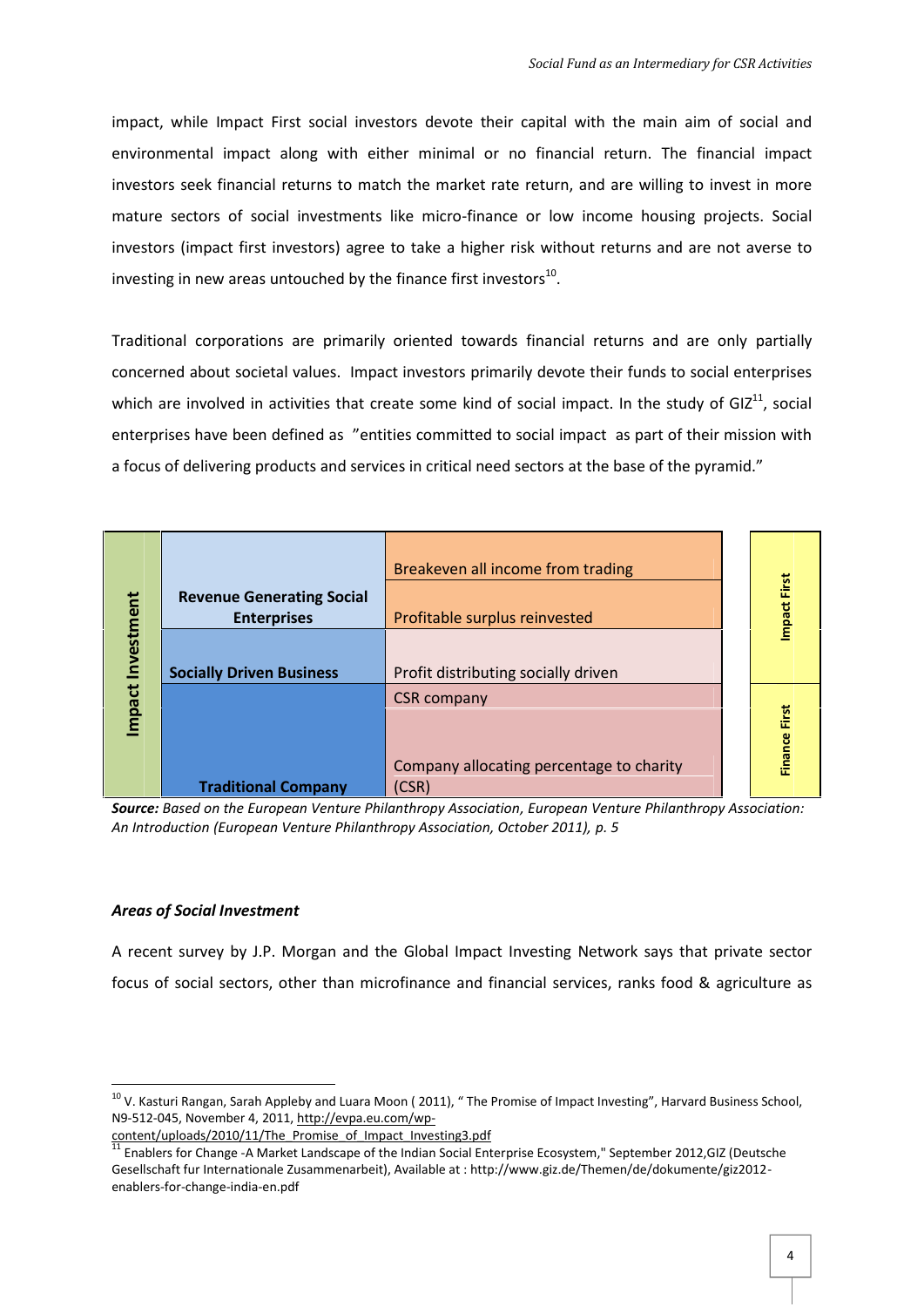the most preferred sector with healthcare taking the second place  $12$ . The other important areas for impact investing as observed by respondents of the survey include education, housing and energy.

Different areas of investment (in order of priority based on GIIN and J.P. Morgan Survey) include:

- Food and Agriculture
- Financial Services ( excluding micro-finance)
- Micro finance
- Education
- Housing
- Energy
- Water and Sanitation
- Information and Communication technologies

## **Participants of Social Investments (Impact Investments)**

There are participants who are inclined to invest in the social sector. They include<sup>13</sup>:

- **•** Development Finance Institutions
- **Private Foundations**
- **Large Scale Financial Institutions**
- **E** Commercial Banks
- **Pension Funds**
- **Boutique Investment Funds**
- **EXECOMMUNITY Development Finance Institutions**
- **High Net Worth Institutions**
- Corporations (CSR Activities)

<sup>&</sup>lt;sup>12</sup> Global Social Finance ( 2013), Perspectives on Progress The Impact Investor Survey, by JPMorgan Chase & Co. and the Global Impact Investing Network ; http://www.thegiin.org/cgi-bin/iowa/download?row=489&field=gated\_download\_1;<br><sup>13</sup> *Impact Investments: An Emerging Asset Class, J. P. Morgan, November 29, 2010, p. 16;* 

http://www.jpmorgan.com/cm/BlobServer/impact\_investments\_nov2010.pdf?blobcol=urldata&blobtable=MungoBlobs&b lobkey=id&blobwhere=1158611333228&blobheader=application%2Fpdf, accessed October 2011.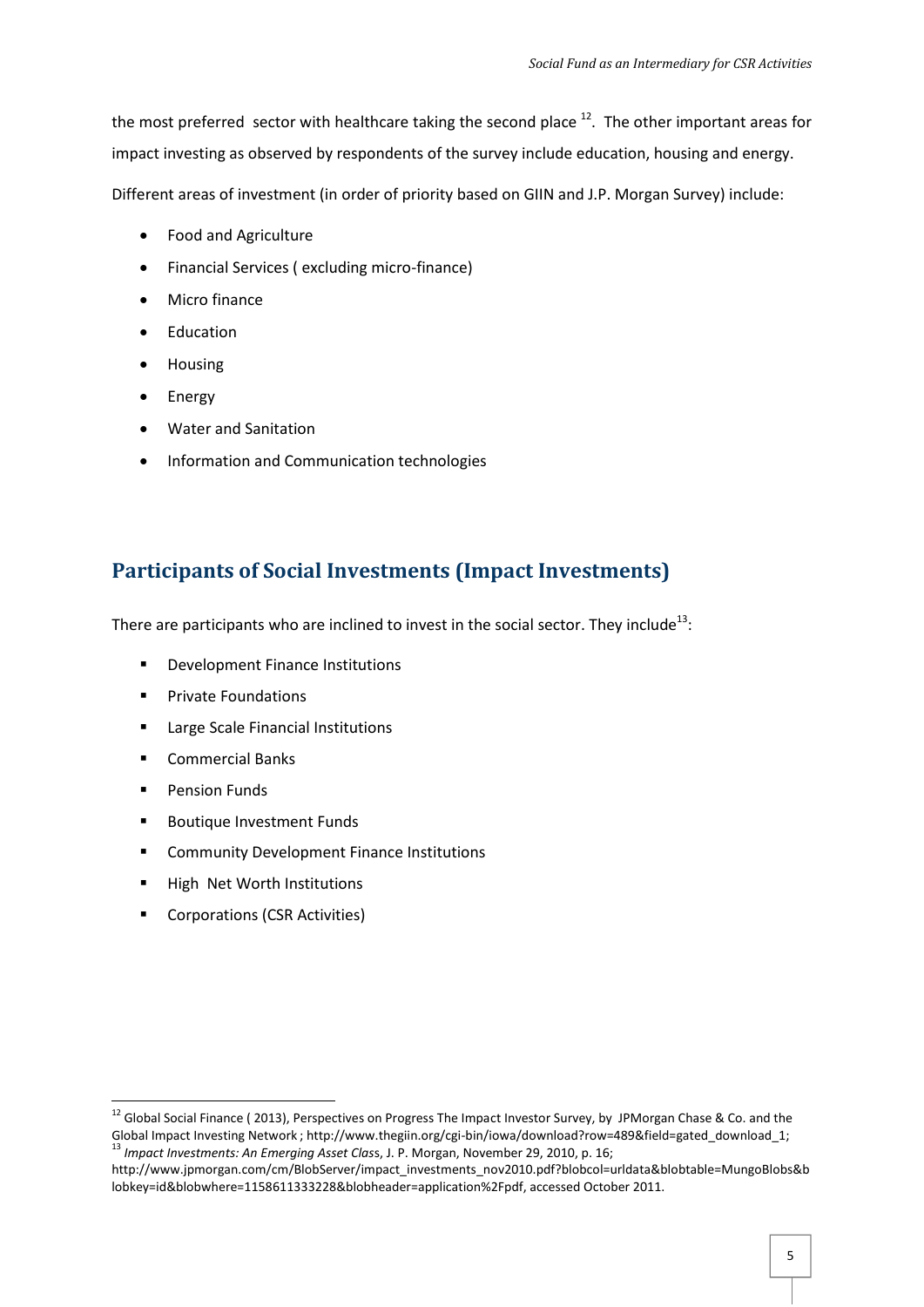## **Challenges Faced in Social Sector Investment (Impact Investment)**

- Lack of investment pipeline for investors
- Limited investment readiness of enterprises due to rising management skills gaps
- Lack of seed funding for start-up enterprises involved in the social sector
- Lack of efficient intermediation,
- Lack of understanding of risk of the social sector
- Lack of enabling infrastructure to help people identify and function as part of an industry
- High search and transaction cost to investors to identify and undertake due diligence on enterprises involved in social sector
- Low scalability of enterprises in social sector due to availability of finance
- Defining of social impact and measurement of performance of capital invested in social enterprises

*Source: Enablers for Change -A Market Landscape of the Indian Social Enterprise Ecosystem," September 2012, GIZ, pg. 9;*

*From Blueprint to Scale: The Case for Philanthropy in Impact Investing, Monitor Group, by Harvey Koh, Asish Karamchandai and Robert Katz, April 2012;*

*http://www.mim.monitor.com/downloads/Blueprint\_To\_Scale/From%20Blueprint%20to%20Scale%20- %20Case%20for%20Philanthropy%20in%20Impact%20Investing\_Full%20report.pdf.*

## **Market and Potential of Private Sector (Impact Investment Market) for Social Development**

Impact investing funds have grown over the years, e.g. Acumen Fund in 2001 to more than 125 funds and foundations claiming to do some form of impact investing in the social sector<sup>14</sup>. The Aspen Network of Development Entrepreneurs (ANDE) recently acknowledged at least 199 impact investment funds in their group<sup>15</sup>. However, the sector does not attract more than 0 .5 % of the capital invested by all investors in private sector!

In a survey done by J.P. Morgan and the Global Impact Investing Network (GIIN), 99 survey respondents report that they committed \$8 billion to impact investments in 2012, and plan to

<sup>&</sup>lt;sup>14</sup> More than Money :Impact Investing for Development ( 2010), the Center for Global Development <sup>15</sup> *Impact Report*, (2010) Aspen Network of Development Entrepreneurs.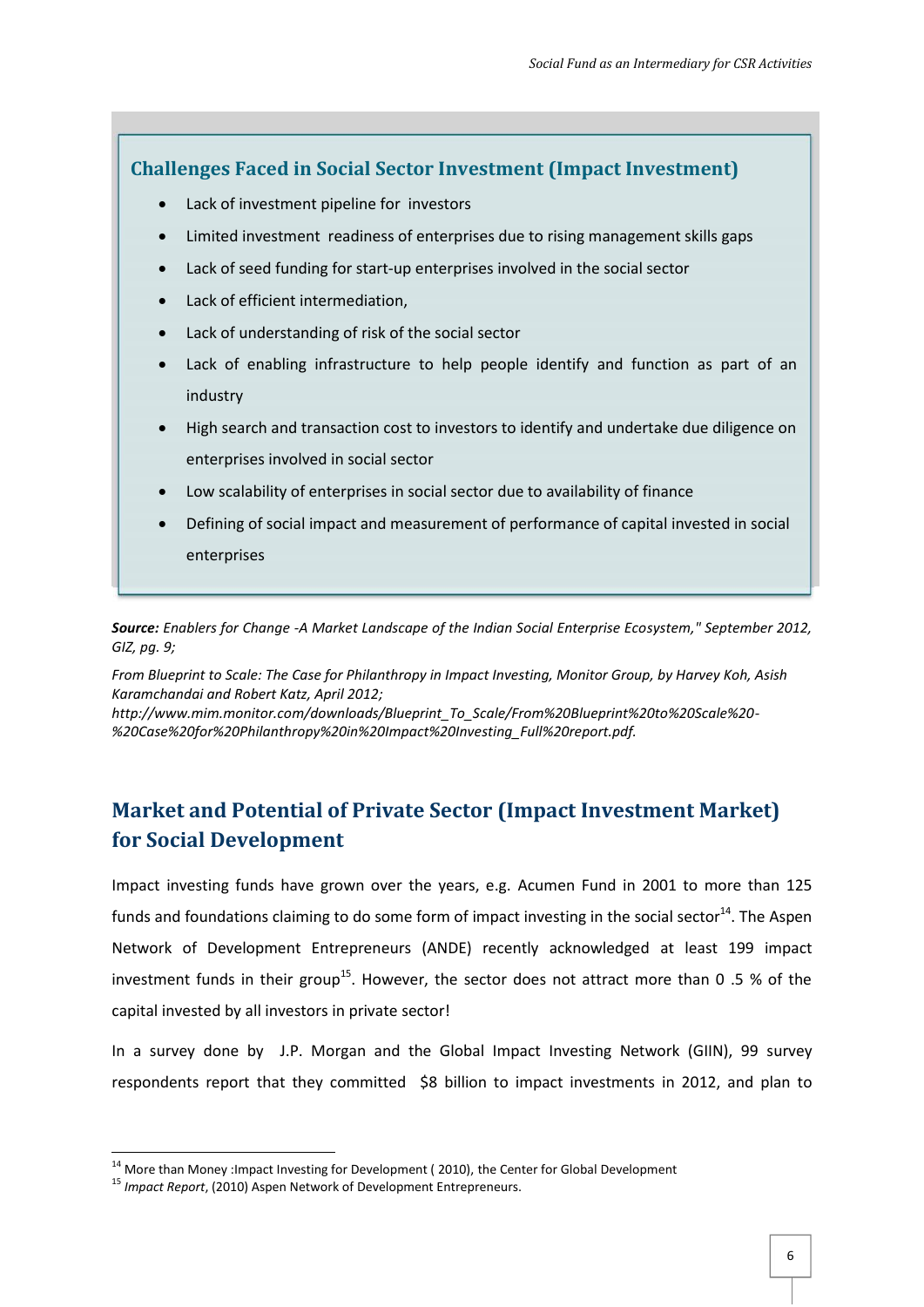commit \$9 billion in 2013<sup>16</sup>. In another study, estimates from the Monitor Group and the Money for Good Initiative suggest that impact investing could mobilize US\$500 billion annually within 10 years, US\$120 billion from U.S. retail investors alone<sup>17</sup>. The Monitor Group estimated that social investment funds will emerge as a separate new asset class and will be around 1 percent of total global assets by the next decade.

Though the need for impact investing is being felt across the globe and the awareness is rapidly spreading, capital infused by financial investors into this sector has been limited and that has been a fundamental reason for the sector which remains to be a peripheral player in private sector led development initiatives.

<sup>&</sup>lt;sup>16</sup> Global Social Finance (2013), Perspectives on Progress The Impact Investor Survey, by JPMorgan Chase & Co. and the<br>Global Impact Investing Network ; http://www.thegiin.org/cgi-bin/iowa/download?row=489&field=gated do <sup>17</sup> Monitor Institute, Investing for Social and Environmental Impact: A Design for Catalyzing and Emerging Industry (Monitor

Institute, January 2009)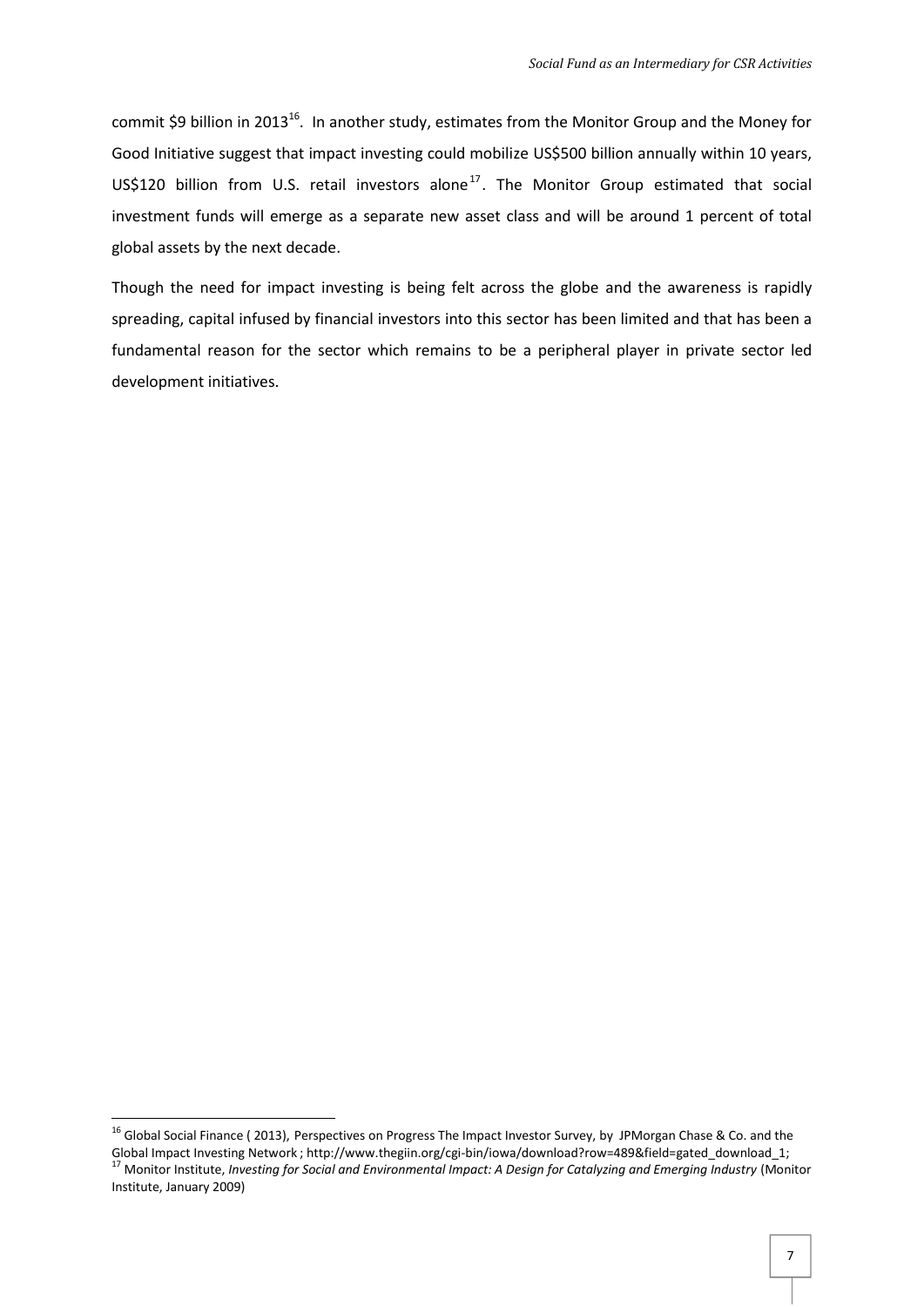# <span id="page-9-0"></span>Social Sector Development in India: Challenges and Potential of Private Investment in Social Development Initiatives (Impact Investments)

Indian economy is one among the fastest growing economy in the world. But there remain significant challenges for inclusive development of the country and is likely to miss some of its targets with respect to Millennium Development Goals (MDG) of 2015. There have been some improvements in reducing poverty and providing drinking water, but significantly lags behind in the areas of sanitation, food security, maternal mortality and gender equity standards<sup>18</sup>. In India, approximately 41% of the population have an earning capacity of less than \$1.25 per day (poverty line)<sup>19</sup> and the adult literacy rate is only 63%. Infant mortality rate is also very high at a 50 per 1000 and life expectancy of population averages 64 years. $^{20}$ 

Private sector funded social enterprises (impact investment) can become effective in augmenting and complementing the Government of India's response to social, environmental and other sustainability challenges that may be costly for the Government to tackle alone to meet the Millennium Development Goals (MDG)<sup>21</sup>. The Government of India has robust Five Year Plans which provide strategic direction for all development investments in India. The on-going 11th Plan sets out India's development priorities: inclusive growth; reforms for a vibrant private sector; better access to essential services in health and education; infrastructure; environmental sustainability; special attention to disadvantaged groups; and good governance at all levels.

In 2009, India invested 30% of its budget on health, education, rural development and food aid. The Indian Government has a number of 'centrally-sponsored schemes' that finances development; its spending through these schemes has grown rapidly<sup>22</sup>. However, India has among the lowest per capita spending on health and education in the world. There exists great scope for private investment in these sectors along with poverty reduction activities.

<sup>&</sup>lt;sup>18</sup> THE MILLENNIUM DEVELOPMENT GOALS REPORT 2012: POVERTY, SLUMS & WATER TARGETS MET 3 YEARS AHEAD OF 2015; http://indiasanitationportal.org/2977

<sup>19</sup> Asian Development Bank, *Key Indicators for Asia and the Pacific 2011.*

<sup>&</sup>lt;sup>20</sup> India Social Enterprises: Landscape Report (2012), Asian Development Bank, Philippines. Available at :

http://www.avpn.asia/downloads/india-social-enterprise-landscape-report.pdf<br><sup>21</sup> A Framework for Action: Social Enterprise & Impact Investing (June 2012), United Nations Global Compact and The Rockefeller Foundation

<sup>22</sup> Operational Plan 2011-2015, DFID INDIA, June 2012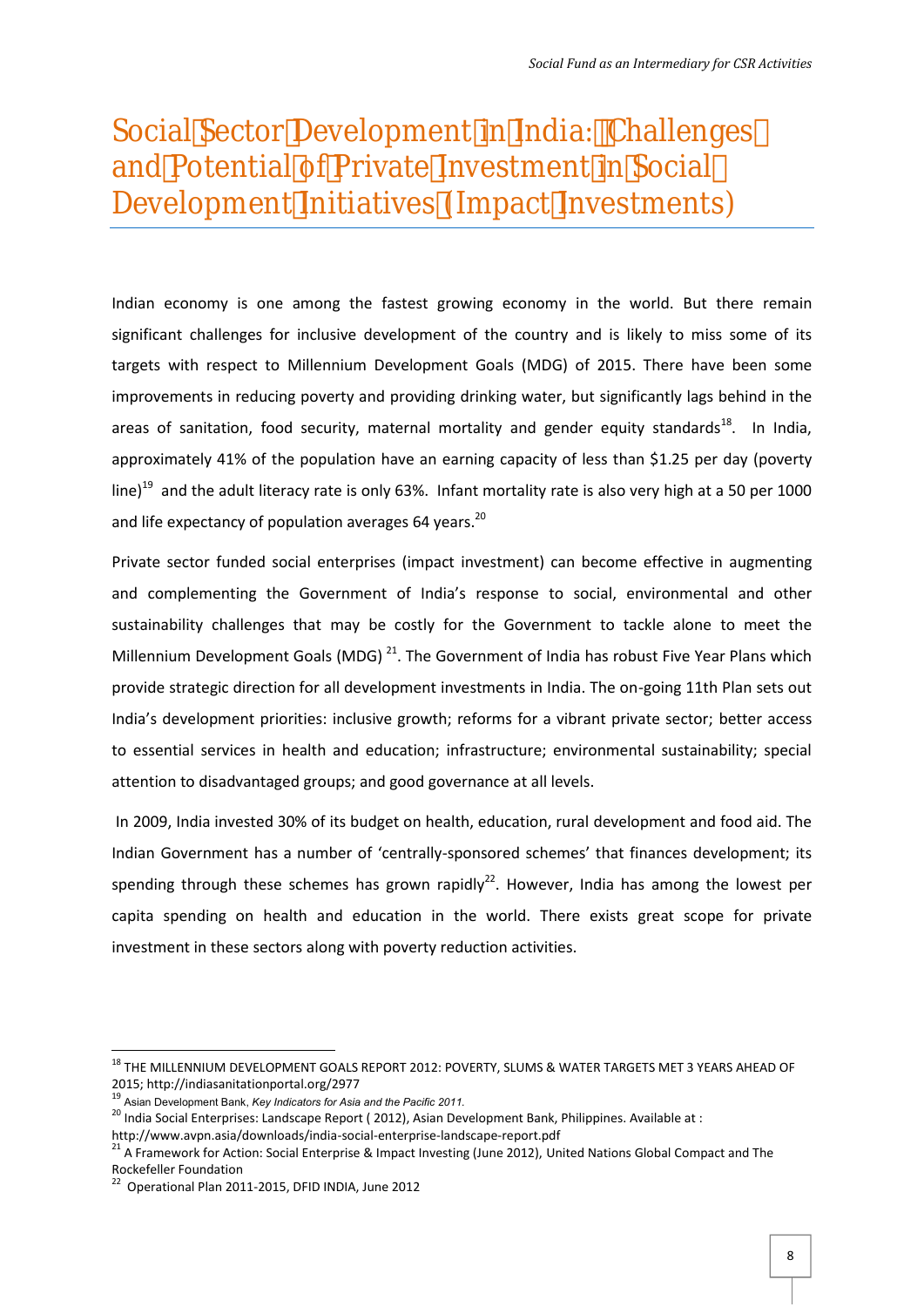Significant investment in the social sector has taken place in the country. In the last 8 years, around \$6 million has been invested in the social sector. However, the sector is still nascent and requires a lot of investment. In November 2011, the Indian Government announced a \$1 billion India Inclusive Innovation Fund; more than 80 percent of the capital for this is expected to be raised through the private sector.

The report by  $GIZ<sup>23</sup>$  finds that investment in social sector is predominately dependent on foreign investors, particularly from the USA. With current global financial markets not being in a good position in the aftermath of global crisis and concurrent European crisis, there is significant unexplored potential of CSR spending by corporations in the social sector.

<sup>&</sup>lt;sup>23</sup> Enablers for Change -A Market Landscape of the Indian Social Enterprise Ecosystem," September 2012, GIZ, pg.9;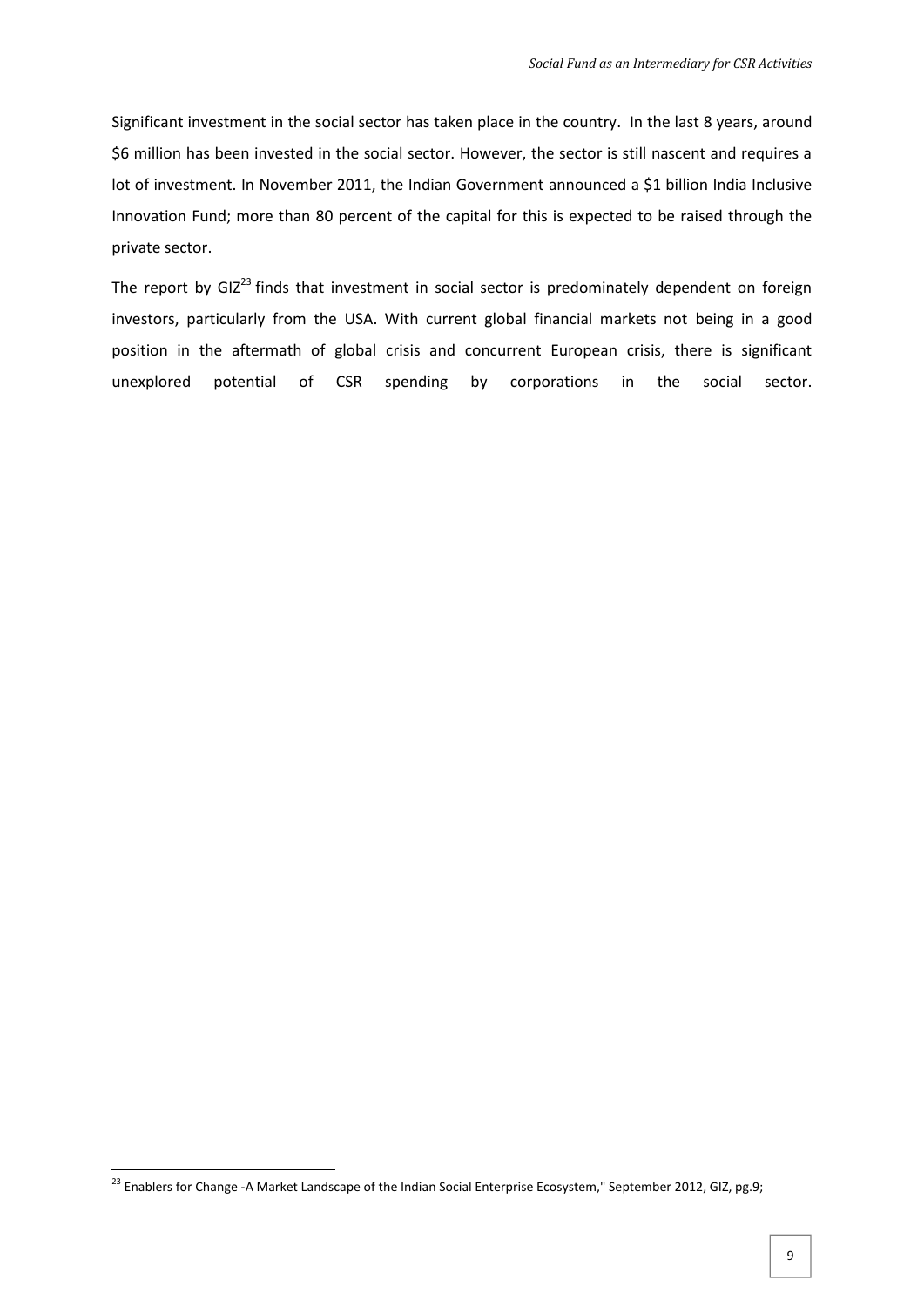| Social Investment Sector in India : Constraints, Gaps and Potential for Private Sector |                         |                                                                                                                                                                                                         |                                                                                                                                                                                                                                 |                                                                                                                                                                                                                                                                |  |  |
|----------------------------------------------------------------------------------------|-------------------------|---------------------------------------------------------------------------------------------------------------------------------------------------------------------------------------------------------|---------------------------------------------------------------------------------------------------------------------------------------------------------------------------------------------------------------------------------|----------------------------------------------------------------------------------------------------------------------------------------------------------------------------------------------------------------------------------------------------------------|--|--|
| Sr.<br>No.                                                                             | <b>Social Sector</b>    | <b>Constraints</b>                                                                                                                                                                                      | <b>Resource Gaps</b>                                                                                                                                                                                                            | <b>Potential for Private</b><br><b>Sector</b>                                                                                                                                                                                                                  |  |  |
| $\mathbf{1}$                                                                           | Healthcare              | High Private expenditure<br>of \$6.2 billion                                                                                                                                                            | Inadequate public healthcare<br>infrastructure, poor access to<br>existing facilitating                                                                                                                                         | Affordable<br>healthcare<br>services using innovative<br>operating models                                                                                                                                                                                      |  |  |
| $\overline{2}$                                                                         | Housing                 | Gap of 25 million houses<br>with estimated demand<br>\$280<br>billion<br>for<br>investment                                                                                                              | Supply of affordable housing<br>to both urban and rural poor                                                                                                                                                                    | Affordable<br>housing<br>projects and affordable<br>housing finance                                                                                                                                                                                            |  |  |
| 3                                                                                      | Agriculture             | 70 % of the population in<br>rural<br>area<br>but<br>contribution<br>of<br>this<br>sector to GDP is<br>only<br>around 15 percent                                                                        | Small farm holdings,<br>poor<br>to<br>credit,<br>high<br>access<br>dependence on monsoon,<br>lack of adequate capital<br>investment, knowledge of<br>modern<br>agricultural<br>practices, other institutional<br>inefficiencies | Potential for investment<br>in agriculture value in<br>pre-harvest and post-<br>harvest and in dairy<br>operations.                                                                                                                                            |  |  |
| $\overline{4}$                                                                         | Education               | Low public expenditure<br>on education, only 63%<br>adult<br>population<br>of<br>education                                                                                                              | High public expenditure on<br>enrolled students in schools<br>but outcomes<br>are<br>not<br>significant                                                                                                                         | Affordable private<br>schools                                                                                                                                                                                                                                  |  |  |
| 5                                                                                      | Energy                  | of<br>50-55%<br>rural<br>population do not have<br>access to electricity. High<br>expenditure<br>by rural<br>people on energy but<br>there exist significant<br>environmental<br>and<br>health problems | of<br>Lack<br>environmental<br>friendly affordable<br>energy<br>resources<br>and<br>their<br>distribution                                                                                                                       | Generation of affordable<br>off-grid and<br>distributable renewable<br>energy and waste to<br>energy projects                                                                                                                                                  |  |  |
| 6                                                                                      | Livelihood              | Constraint<br>in<br>non-<br>agricultural<br>sector<br>livelihood<br>capacity,<br>infrastructure, access to<br>finance,<br>technology<br>diminish                                                        | Lack of enough livelihood<br>activities                                                                                                                                                                                         | Creation of livelihood<br>activities by organizing<br>the informal non-farm<br>activities and facilitation<br>of market linkages. Also<br>skill<br>development<br>primarily employability<br>of unemployed youth<br>through<br>structured<br>training courses. |  |  |
| 7                                                                                      | Water and<br>Sanitation | Few people have access<br>to clean drinking water<br>and more than half of<br>the population in urban<br>and rural areas has no<br>access to any kind of<br>sanitation facility                         | Greater demand for clean<br>water and sanitation services,<br>of<br>lack<br>investment<br>and<br>intervention<br>in<br>area<br>0f<br>drinking water and sanitation                                                              | Investment in the areas<br>of water<br>harvesting,<br>storage, water supply<br>and distribution, piping,<br>water treatment<br>and<br>waste management                                                                                                         |  |  |

*(Source: India Social Enterprises: Landscape Report ( 2012), Asian Development Bank, Philippines. Available at : http://www.avpn.asia/downloads/india-social-enterprise-landscape-report.pdf)*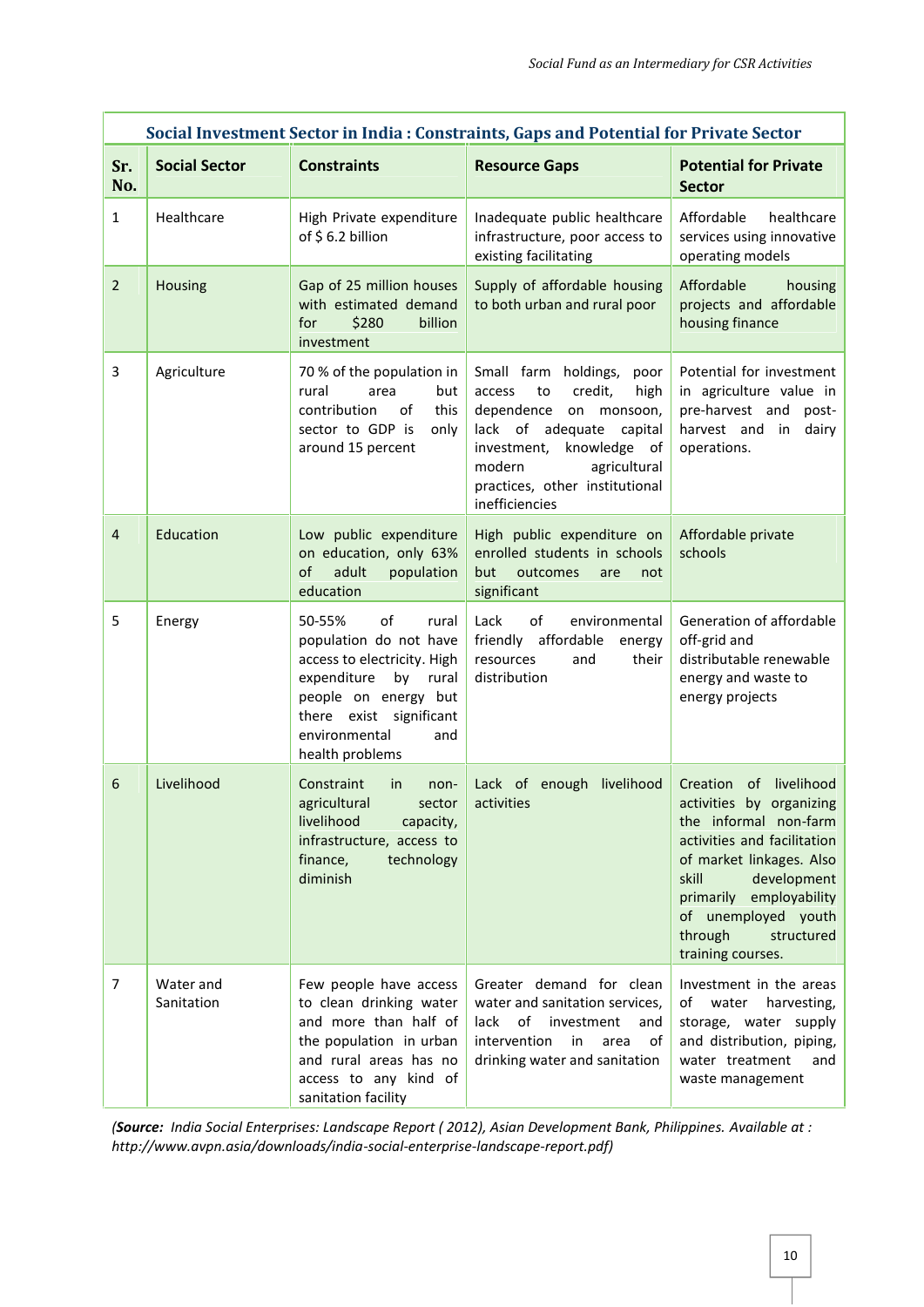## **Private Sector Investment in Social Sector (Impact Investing): Potential Benefits to Indian Government<sup>24</sup>**

#### *Increased Capital for Development*

Increased private investment in development sectors, where returns could be monetised would allow government spending to be redirected to other sectors less likely to attract private capital and may reduce dependence on international grants and other funding. Moreover, a strong private sector ecosystem will promote long-term investment beyond the life of any particular political administration. In cases where the private capital directly funds any social development activity, this may allow a shift from a subsidy based model to a for-profit model, providing a source of sustainable funding with optimum resource utilisation. This serves to promote fiscal efficiency, allowing funds to be regenerated and reinvested in new projects.

#### *Advancement of Specific Policy Objectives*

Private sector actors may be able to act quickly and may be more responsive to market opportunities that serve development objectives. Also, such enterprises often tend to provide financial discipline to organizations, or even entire sectors, making them more efficient in their development impact.

Social funds could channelize their capital into areas of skill development, tertiary education and entrepreneurship amongst rural and urban youth, which may accelerate the overall development objectives of the country.

#### *Higher Return on Social Capital*

Social enterprises can combine development objectives with an implementation plan which looks at optimum resource utilization. This enables efficient use of resources, focusing on defined outcomes as a measure of success. They can also bring in expertise and a sense of business acumen that is driven by goals and objectives. They are normally better placed than corporations in achieving better outcomes of the development objectives due to their focus and expertise in given areas of social

<sup>&</sup>lt;sup>24</sup> A Framework for Action: Social Enterprise & Impact Investing (June 2012), United Nations Global Compact and The Rockefeller Foundation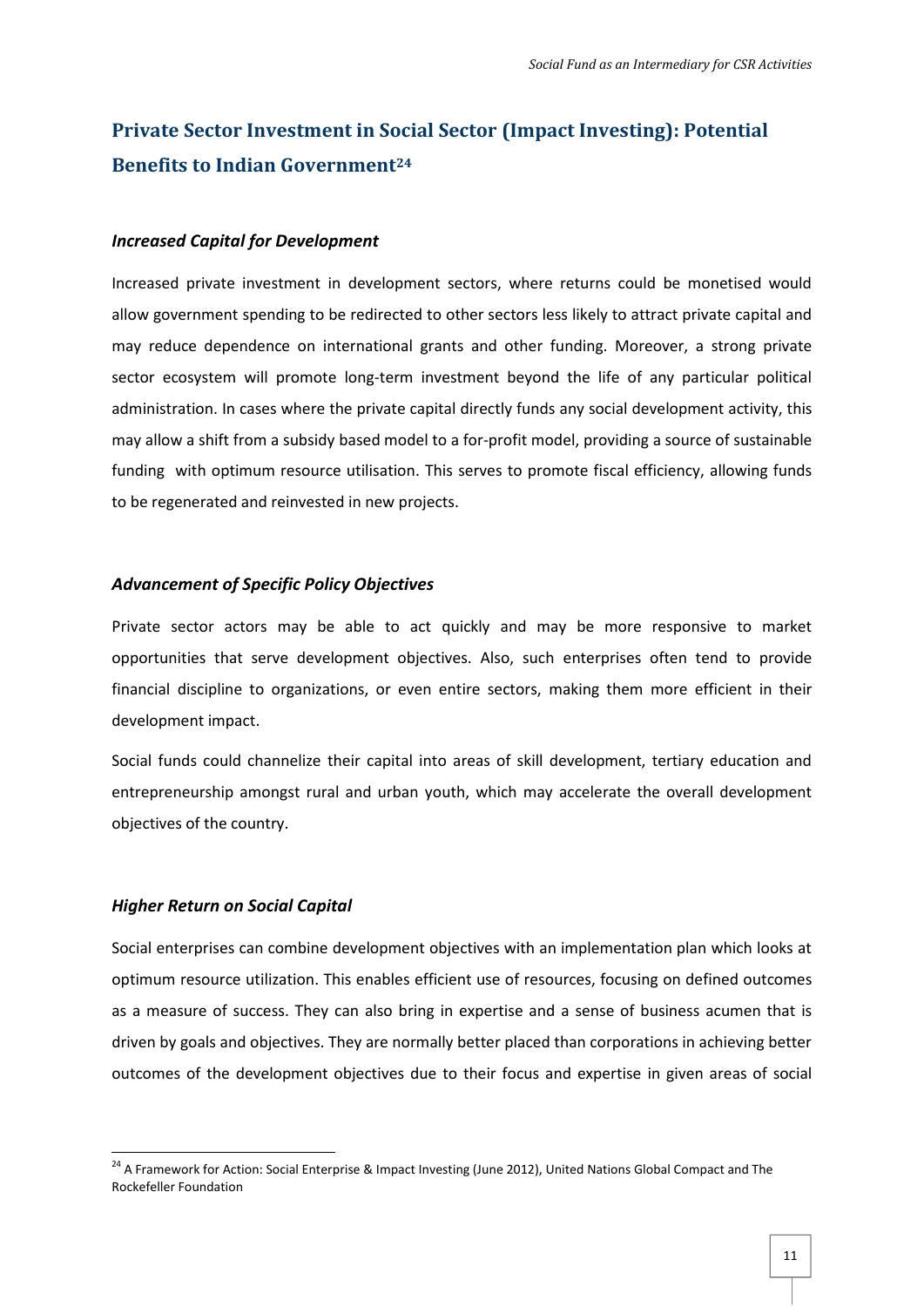interventions. Their focus on goals and orientation towards social returns make them more effective in utilization of resources than NGOs.

The strategic intent of these funds combined with their inherent fiscal discipline brings about better utilisation of economic, social and environmental resources, which are deployed to meet the objectives of the investment and its goals.

This augmentation of development capital has shown remarkable results in emerging economies in Asia including India, Africa and Latin America.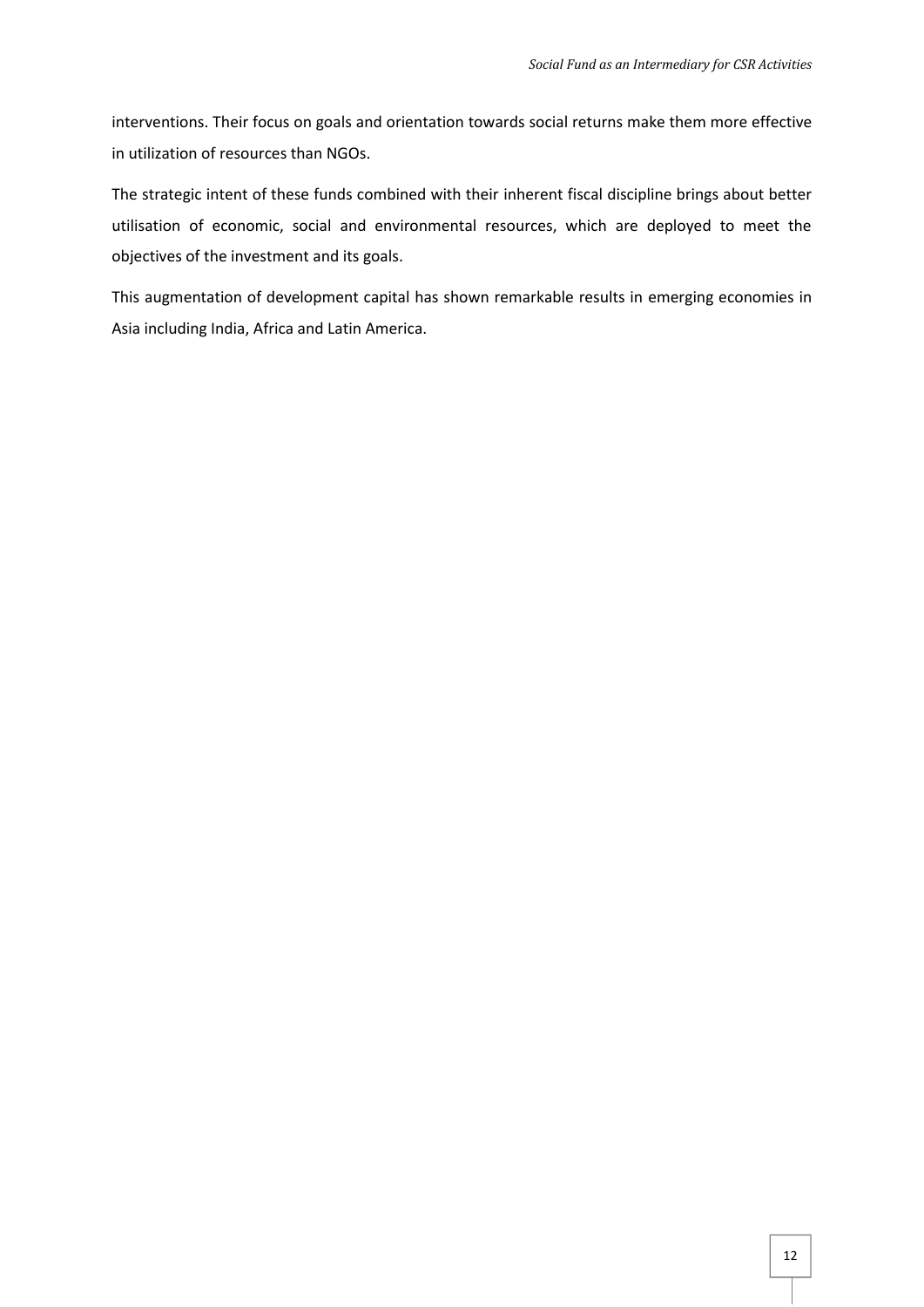# <span id="page-14-0"></span>Social Funds (Social Venture FundsAn Intermediary for Impact Investing for Inclusive Development

Social venture S of Cappait fad rm veo fiture in vthen timp grovides capital and busines individ**dee**smed socially and environmentally responseimodeed Tholese in both provide a limit**ed tubeon chmores anthod** sprosvui**s t**ainsadollue tions to social an environmentsal Sissui al venture capital can o their to vobestime endisity soci oriented enterprises, whi**c**Bhasien colud the Bondara ( net fito stimulate economic development in the pooreSectialgiven retoure almembergand all part o[fventure phil](http://en.wikipedia.org/wiki/Venture_philanthropy)ante than pact investing on the social development

While the oftolorese funds is largely non direl orientatailosmo, it monetally a sing realize the importance of ROI (financial Ret $(G\hat{S})$  acion Return ont) Investment). These funds acroen dattisroging web at real due individence the nand supporting capacity or technical training.

Social Ve $F$ nuturdes underreg $S$ uEtaBtled alternate fuinds stamineesmiehat invest primarily in Social Ventures and which satisfies social performa and whose investors may agree to receive restricted or muted retu

There averaste orgian in a providing sector at essectos of rSYL 60 that -DECV ude I International agement strategy, business scaling, portfolio improve GIIRNShich is an initiative sponsored by the anRolock too beards the oundation of an and  $\epsilon$ standardized mexthicsh woithcompare social foinmanastme entide periteria. Further and containt and criteria. Fur there are service provissioners sullection and of Development DE Entrepreneurs (ANN DE) are service provisioners th<u>eEuroapne Venture Philanthrop</u>ty PAAs, p caantioans sociation that cover philanthropy funds in Europe that finance charities, revenue ge socially driven business.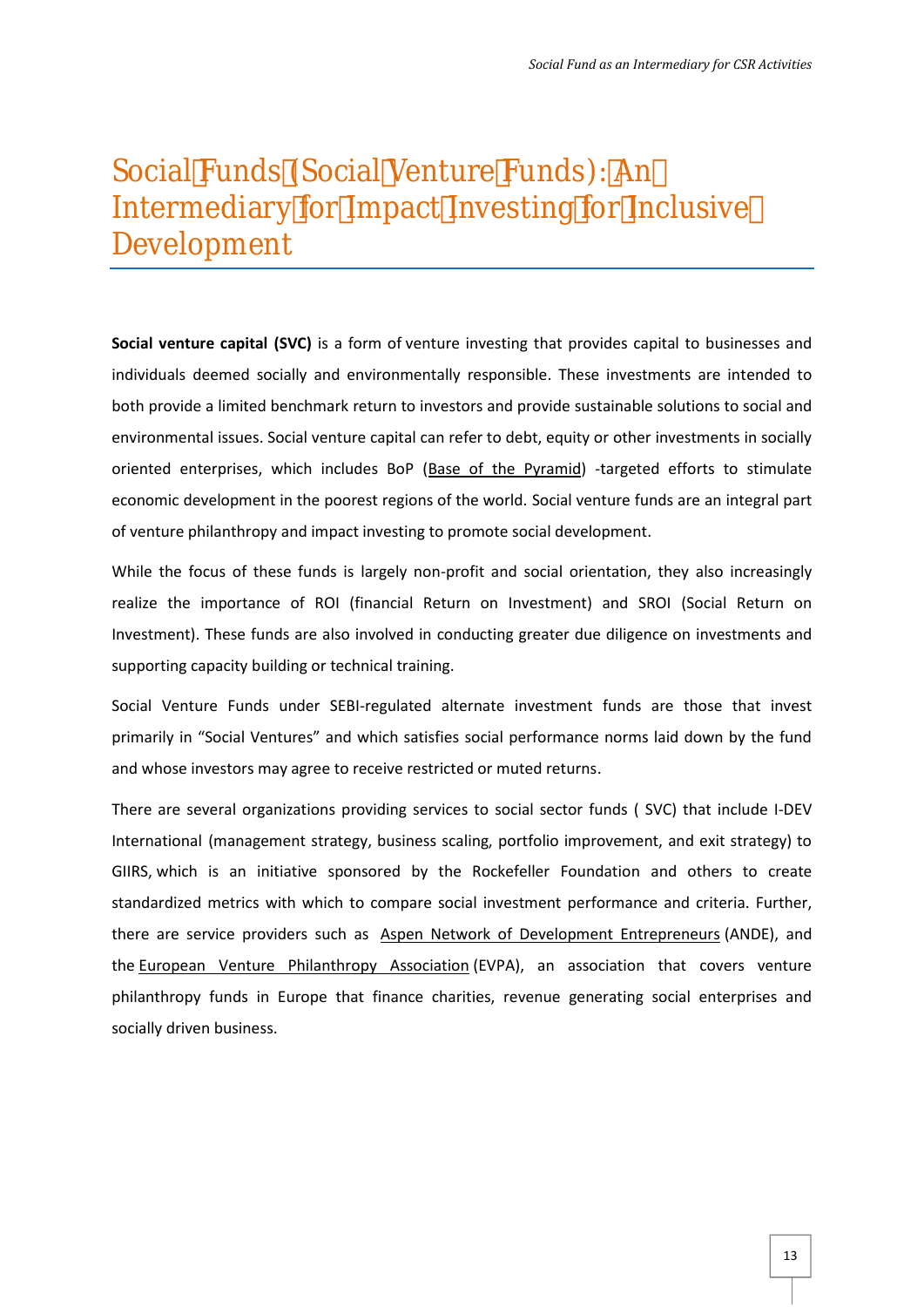Sven Sandström<sup>25</sup> (Managing Director The World Bank 1997) observes that :

*Social funds have become important instruments. Social funds have also proven to be effective in forging partnerships with the private sector and with community groups to help the poor help themselves. In fact, social funds are reaching areas and groups heretofore untouched by public sector interventions, demonstrating that participatory development can be both cost-effective and quick. Social funds, however, should not be seen as a magic wand that will eradicate poverty. They can only be truly effective when combined with sustainable economic policies and investments in people<sup>26</sup> .*

A Social Fund (or social venture fund) acts an institution that provides financing to small or medium scale public investments that are targeted at meeting the needs of poor and vulnerable communities. Social funds have the advantage of better reach to poor constituencies, better administration of line functions of the fund and even reduce instances of corruption.

Social funds have performed differently and contributed in accordance with the national context<sup>27</sup>. They form an integral aspect of *national poverty reduction strategy; effectively reaching the poor; social participation and participation in development; and sustainable approach to service industries.*



<sup>25</sup> Social Funds and Reaching the Poor *Experiences and Future Directions( 1997),* Proceedings from an International workshop organized by The World Bank and AFRICATIP, La Red Social de América Latina y el Caribe NGO-WB Committee, ed. By Anthony G. Bigio, The World Bank, Washington, D.C. <sup>26</sup> *Ibid( same as 11)*

<sup>&</sup>lt;sup>27</sup> Glaessner, Philip J.; Sant'Anna, Anna Maria; de St. Antoine, Jean-Jacques (1994), Poverty alleviation and social investment funds, The World Bank Washington DC; Hala Abou-Ali; Hesham El-Azony; Heba El-Laithy; Jonathan Haughton; Shahidur R. Khandker ( 2009), Evaluating The Impact Of Egyptian Social Fund For Development Programs, The World Bank, The World Bank Washington DC.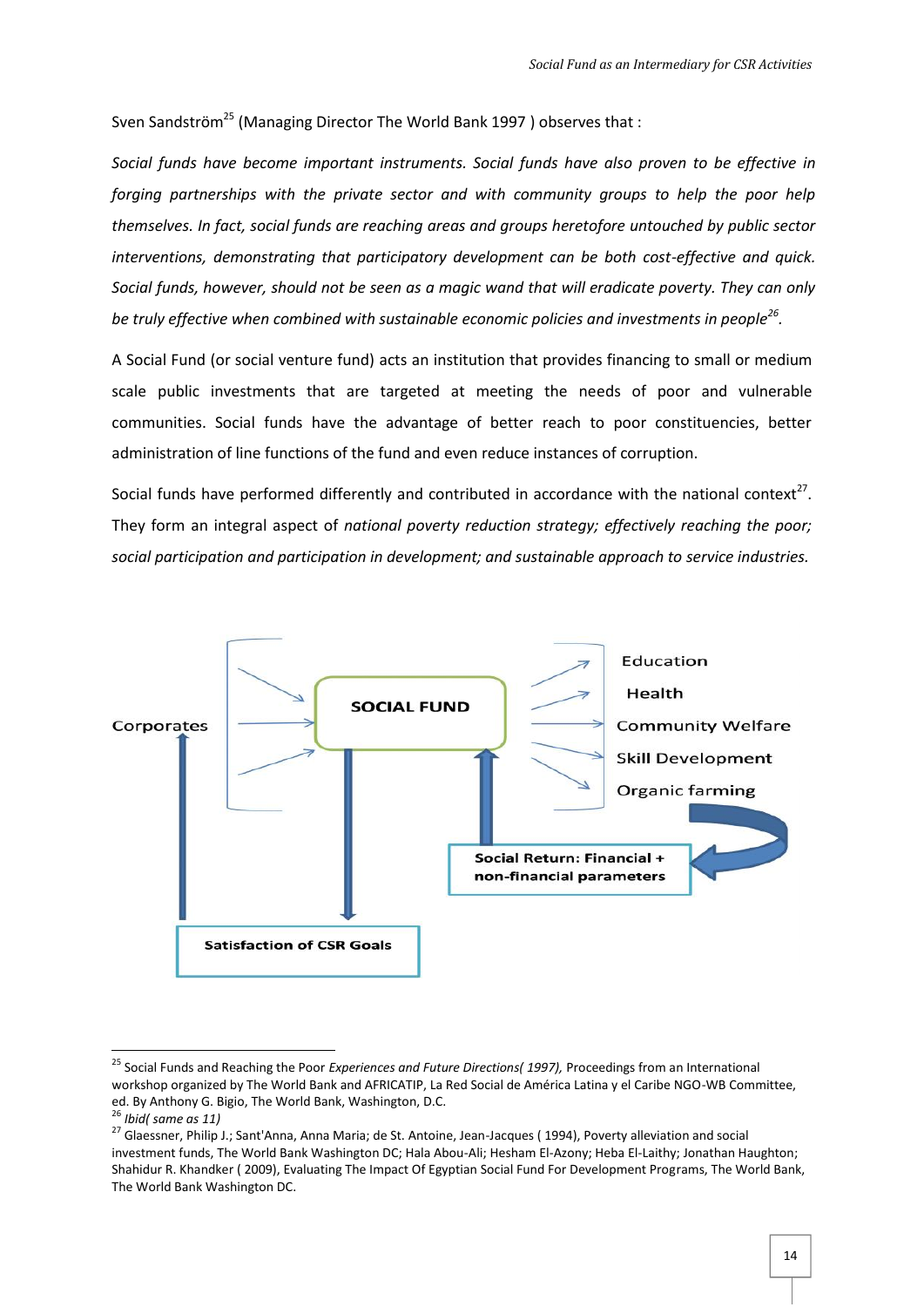**Social fund** provides an opportunity for philanthropists and investors (both companies as part of their CSR policy and other social oriented institutional investors) who wish to spend on socially responsible activities - impact investing – by applying business tools and acumen in pursuit of community and social change.

Social funds may act to fulfil the intermediary gap so as to accelerate the growth of investment in the social sector to bring about social change and contribute to inclusive economic development. **Social venture fund** focuses on maximizing the social impact of an investment. The Social Venture Fund will not compromise on social returns for higher financial returns. Instead, the management's aim is to maximize the social effect with adequate financial compensation.

In social funds, a "social value creation" is the unified objective of the investing community. Investment of a prospective system (social funds) through which "social finance" is assembled, provided by a range of investors with diverse backgrounds. Good capital is drawn and diverted to fund social causes whose risk/returns are aligned with the motives and incentives of the capital providers. Social venture funds may facilitate to bridge the **"intermediation gap"** existing in the social investment market along with the **"capital gap"** and **"social innovation gap"** which have been in existence for a long time<sup>28</sup>. These funds create a value that incorporates all the three interlocking components of social investment market in a single creation process.



*Source: Adopted from : Money for Good – Global Trends and Local Potentials in Engaged Giving and Social Investing ( 2012), Social Ventures Hong Kong; http://www.sv-hk.org/knowledge-center.php*

<sup>&</sup>lt;sup>28</sup> Money for Good: Global Trends and Local Potential in Engaged Giving in Social Investing (November 2011), Social ventures Hongkong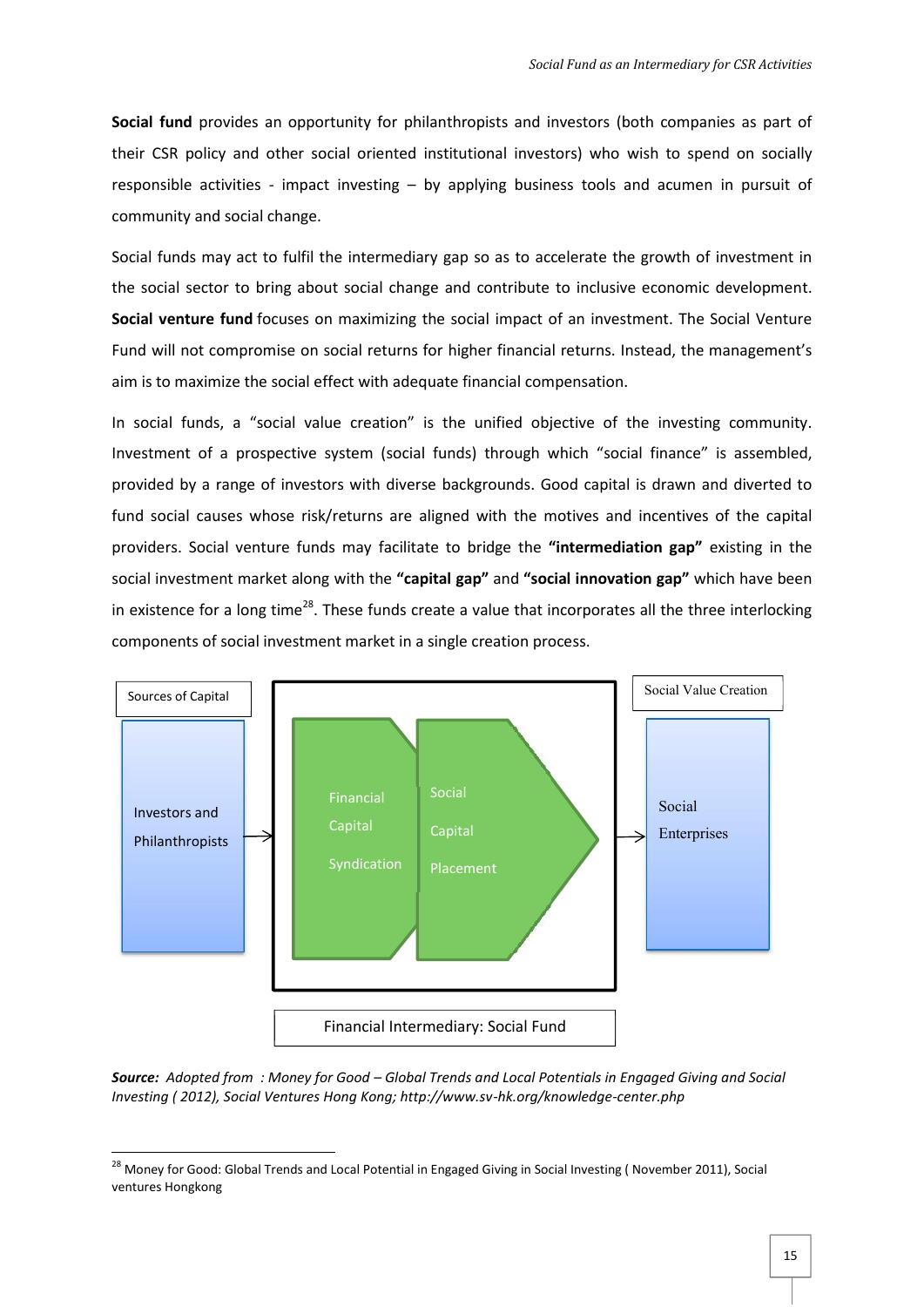## **Social Funds: An intermediary to enhance the impact of CSR and accelerate socio-economic development**

- Social funds offer opportunity to make **larger-sized investments** as compared to direct investment by individuals and require a lower level of on-going involvement. The larger capital outlay with a dedicated management structure leverages the overall impact of the investment as compared to individuals or a company.
- Social funds/social venture funds facilitate market participants, including both capital providers and users to gain market information and help lower transaction costs in deal making. These funds may allow companies to facilitate CSR activities and reach out to individuals across geographies.
- Social funds confer opportunities to companies/investors to invest in social enterprises based on their impact orientation. The social outcome of investment is of primary importance and financial returns may be secondary. The impact measurement systems are also applicable at the fund level and can be utilized to measure the impact orientation of a fund.
- The investors of the funds also have the opportunity to think about the **stage of enterprise development** at which the social fund manager (intermediary) can target their investments. Early stage social investing, as compared with growth stage social investing, can have different implications on risk and potential returns.
- **Social fund managers** offering impact investment opportunities can provide companies and other investors multiple options for structuring fund investments. Since asset managers have a variety of investment capabilities, they have more options to consider when deciding upon a strategy. Such asset managers can form a fund of funds, set up an internal direct investing fund, make direct investments in external impact funds or make direct investments in social enterprises with the assistance of an external manager. Alternatively, as a more preliminary strategy, they can simply act as an advisor to their clients in facilitating investments in external funds. Some fund managers have built impact investment into their broader portfolio, while others seek to offer this as a separate product.
- Social funds may facilitate the development of innovative models, offering technical and capacity building support to the social sector enterprises.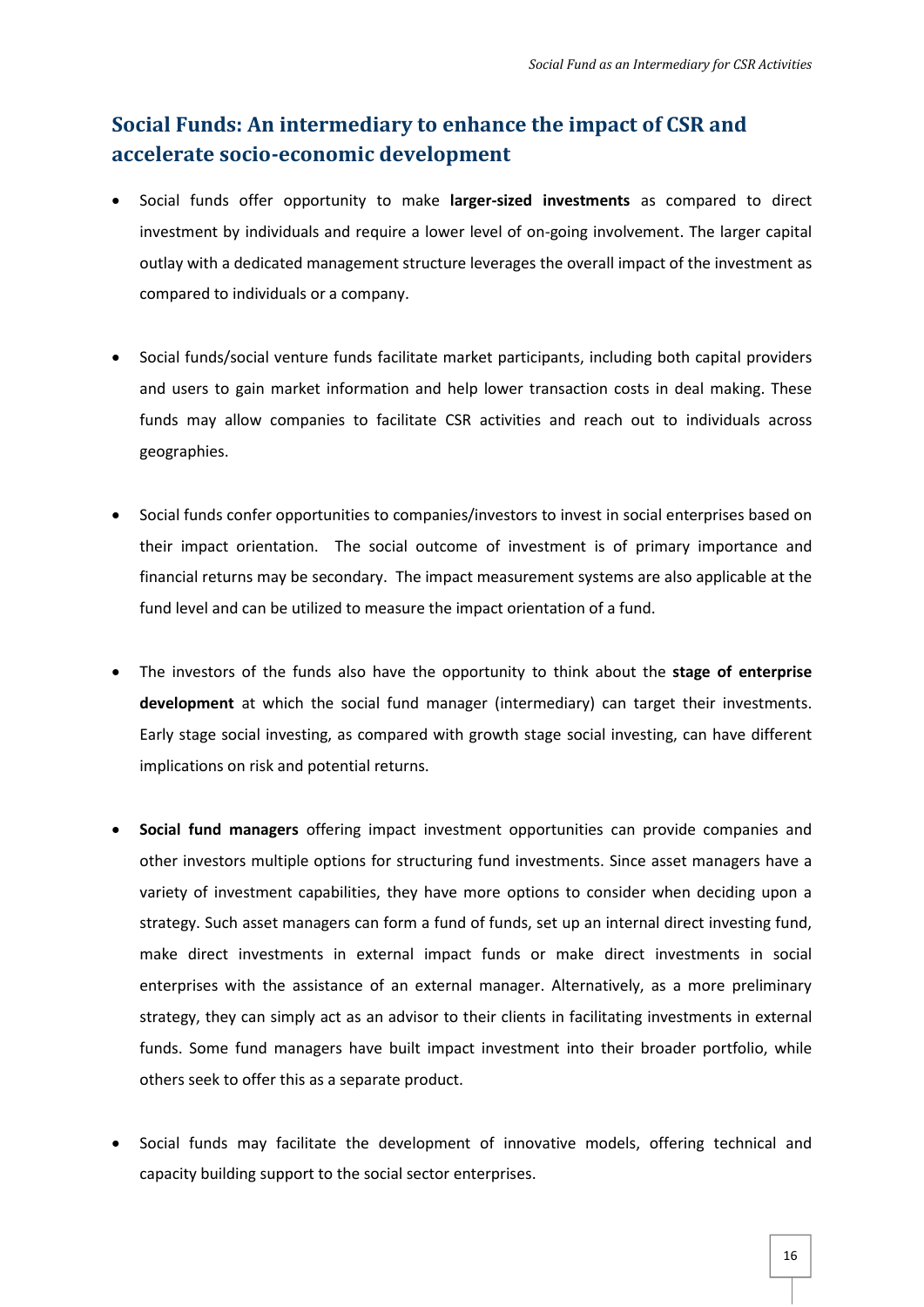- One of the objectives of a Social Venture Fund is to preserve and recycle invested capital for future investment. By doing so, the intrinsic power of the capital is mobilized for positive change while the capital itself is preserved. The endeavour of social funds is to build a robust organic system which would reproduce itself in a spiral manner with regular accumulation of social wealth.
- Companies contributing to social funds as a part of their CSR activity, other philanthropists and long term investors will provide "patient capital", which is available for long term investment. Hence, social funds can invest in activities and bank upon 'base of pyramid', which may take long haul but will provide sustainable benefits to investors, society and the country as a whole.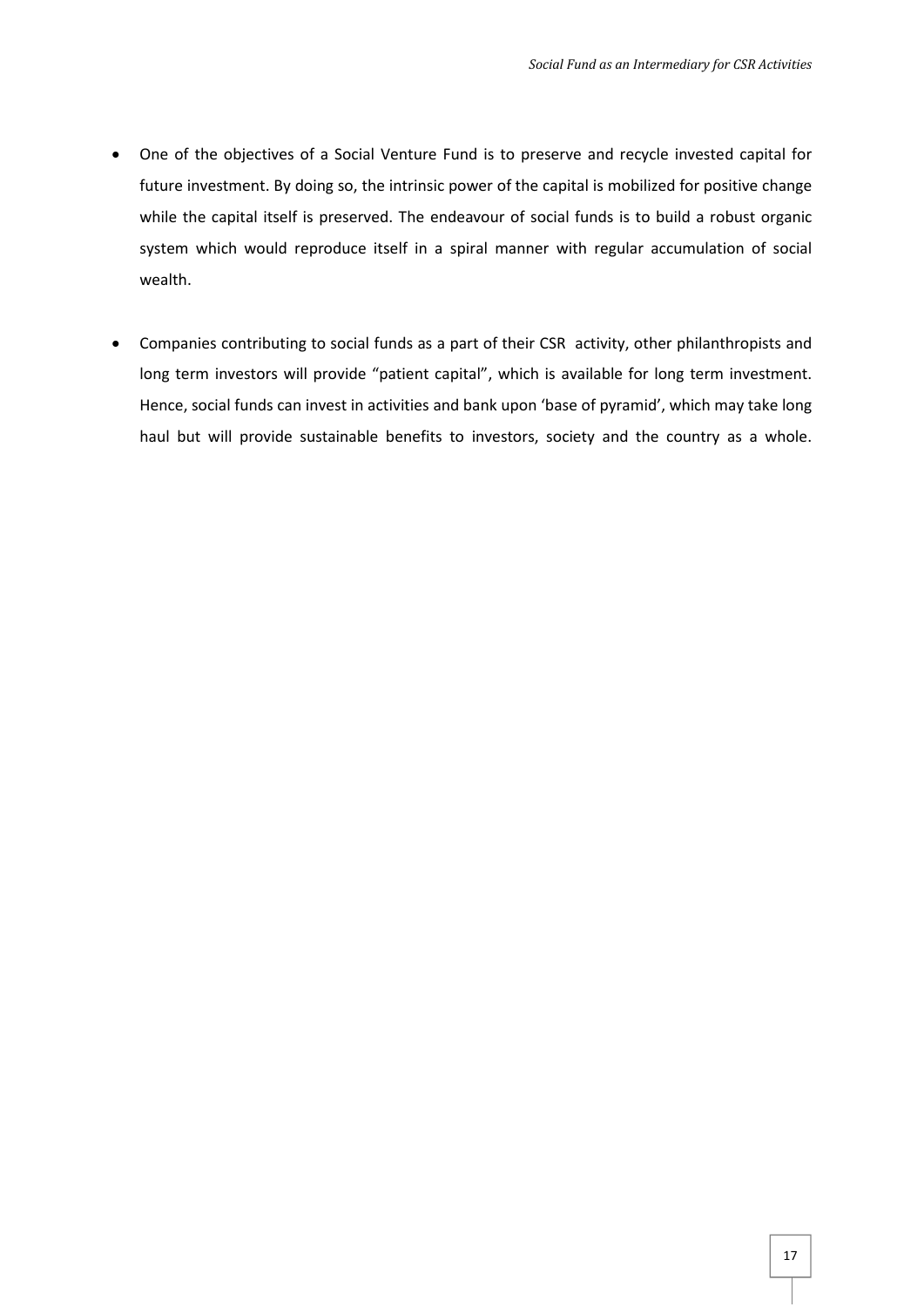## <span id="page-19-0"></span>**Conclusions**

The social sector fund can be vital to overcome market failures, governance gaps, institutional weakness and resource constraints faced in the development of social sector. They offer an attractive way to accelerate the creation of share value. Inclusive and sustainable growth promotes economic and social development, and subsequently may create a more enabling business environment in which both investors and corporations may prosper. The private sector can significantly contribute to social sector development through impact investment.

However, this sector is unlikely to receive the interest of traditional commercial investment and face many challenges that can be overcome with improved collective action and concrete reforms by government and public institutions.

Government envisions a corpus of Rs. 10,000 crore from companies through their contribution of 2% of profits on CSR activities, articulated through section 135 of the Companies Bill, 2011. Social Funds can act as intermediary to channelize CSR funds of companies along with other private sector investment and offer several benefits which have already been discussed. The Government may contribute by allowing companies to invest some part of their compulsory CSR spending, i.e., 2% of profits as envisaged in the Companies Bill 2011 in social funds. This may be effected through inclusion of social funds/social venture funds in Sub-section (x) of Schedule VII of the Companies Bill 2011.

The collaborative action of private sector through social funds will certainly add momentum to socio-economic growth of the country and achieve the committed Millennium Development Goals (MDG).